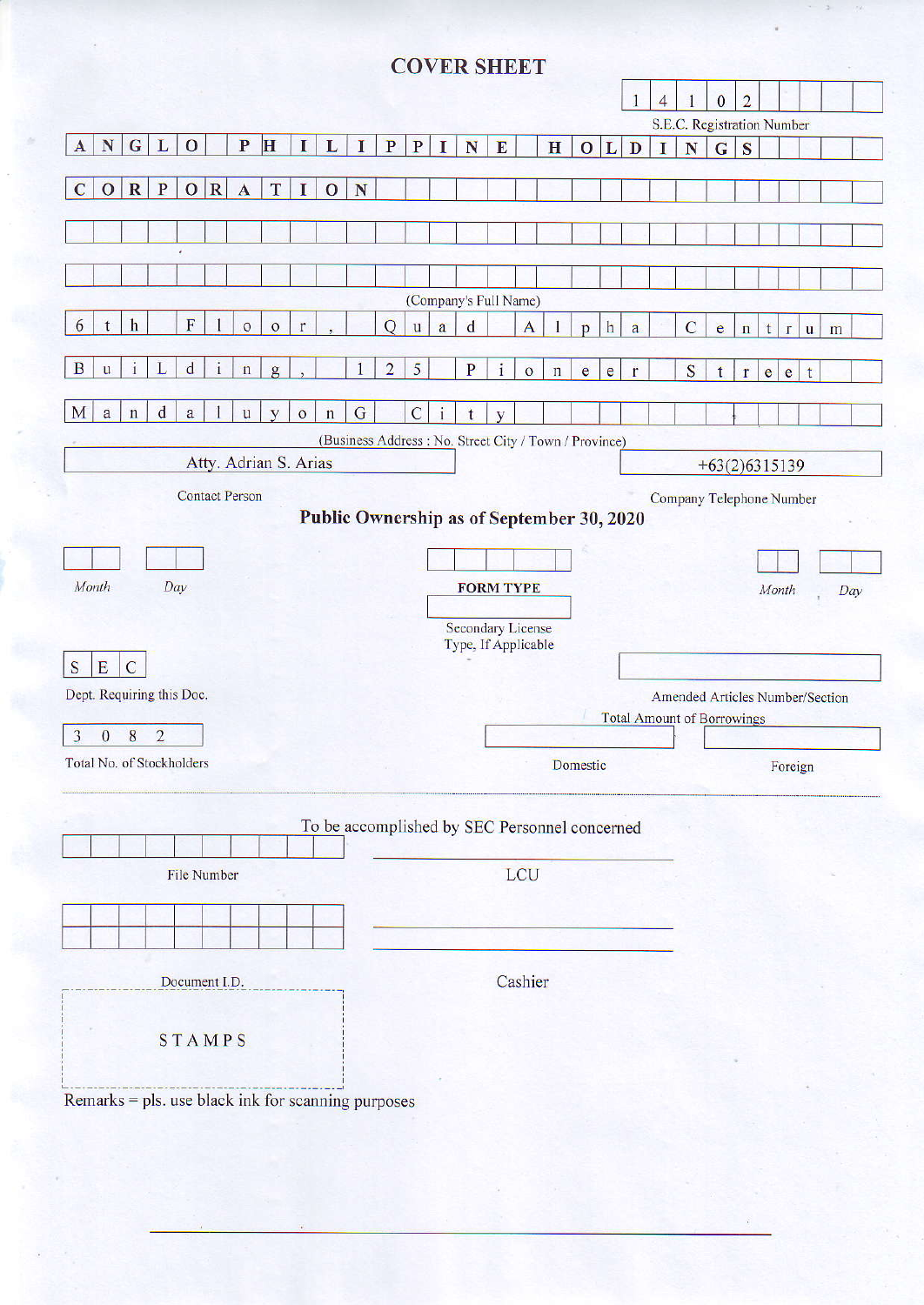

October 14, 2020

#### **Securities and Exchange Commission**

Attn: Rachel Esther J. Gumtang-Remalante Officer-in-Charge, Corporate Governance & Finance Department **Secretariat Building, PICC Complex** Roxas Boulevard, Metro Manila Philippines

Gentlemen:

In compliance with the alternative filing of reports and/or documents through electronic mail with the Securities and Exchange Commission through Corporate Governance and Finance Department (CGFD) issued on June 24, 2020 in light of the imposition of all Community Quarantine due to COVID-19, we are submitting the Company's report on the Company's public ownership report as of September 30, 2020 which was earlier submitted and approved by the Philippine Stock Exchange.

Thank you.

Very truly yours,

Iris Marie U. Carpio-Duque Corporate Secretary / Compliance Officer / **Corporate Information Officer**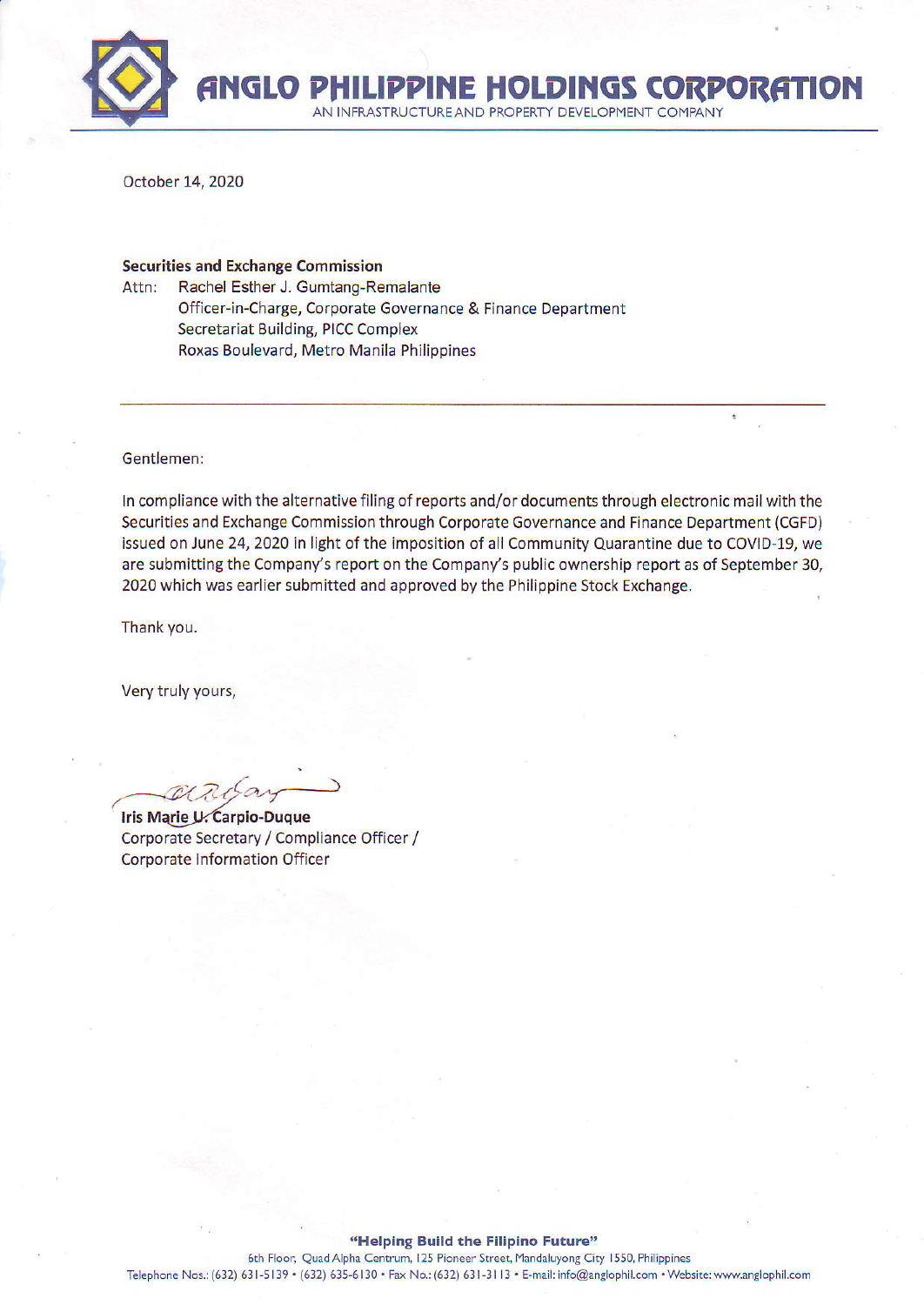| The PSE makes no representation on the accuracy, validity, correctness and completeness of the information stated in the respective<br>PORs of listed companies. The PSE shall use the information contained in the POR submitted by the company in computing a<br>company's weight in the index and this may be updated or adjusted consistent with the policy of the Exchange in managing the PSEi<br>and sector indices. |                                                                                                            |  |  |  |  |  |
|-----------------------------------------------------------------------------------------------------------------------------------------------------------------------------------------------------------------------------------------------------------------------------------------------------------------------------------------------------------------------------------------------------------------------------|------------------------------------------------------------------------------------------------------------|--|--|--|--|--|
|                                                                                                                                                                                                                                                                                                                                                                                                                             | <b>Anglo Philippine Holdings Corporation</b><br><b>APO</b>                                                 |  |  |  |  |  |
|                                                                                                                                                                                                                                                                                                                                                                                                                             |                                                                                                            |  |  |  |  |  |
|                                                                                                                                                                                                                                                                                                                                                                                                                             | PSE Disclosure Form POR-1 - Public Ownership Report<br>Reference: Amended Rule on Minimum Public Ownership |  |  |  |  |  |
| <b>Report Type</b>                                                                                                                                                                                                                                                                                                                                                                                                          |                                                                                                            |  |  |  |  |  |
| Monthly                                                                                                                                                                                                                                                                                                                                                                                                                     |                                                                                                            |  |  |  |  |  |
| Quarterly                                                                                                                                                                                                                                                                                                                                                                                                                   |                                                                                                            |  |  |  |  |  |
| Others                                                                                                                                                                                                                                                                                                                                                                                                                      |                                                                                                            |  |  |  |  |  |
| <b>Report Date</b>                                                                                                                                                                                                                                                                                                                                                                                                          | Sep 30, 2020                                                                                               |  |  |  |  |  |
|                                                                                                                                                                                                                                                                                                                                                                                                                             |                                                                                                            |  |  |  |  |  |
| <b>Computation of Public Ownership</b><br>Number of Issued and                                                                                                                                                                                                                                                                                                                                                              |                                                                                                            |  |  |  |  |  |
| <b>Outstanding</b><br><b>Common Shares</b>                                                                                                                                                                                                                                                                                                                                                                                  | 3,016,302,538                                                                                              |  |  |  |  |  |
| Less: Number of<br><b>Treasury</b><br><b>Common Shares, if any</b>                                                                                                                                                                                                                                                                                                                                                          | 13,000,000                                                                                                 |  |  |  |  |  |
| <b>Number of Outstanding</b><br><b>Common Shares</b>                                                                                                                                                                                                                                                                                                                                                                        | 3,003,302,538                                                                                              |  |  |  |  |  |
| Less :                                                                                                                                                                                                                                                                                                                                                                                                                      |                                                                                                            |  |  |  |  |  |

**A. Directors**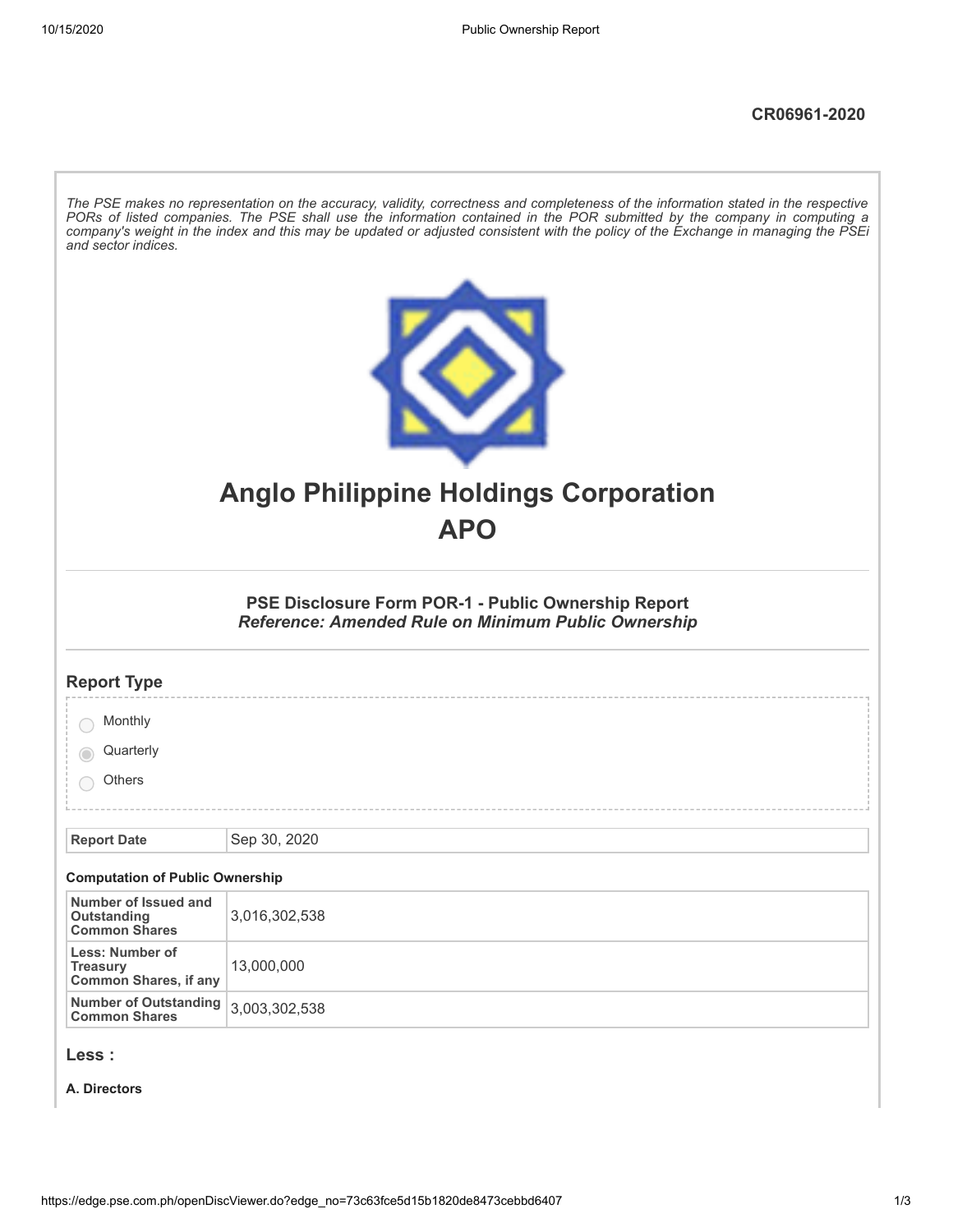| <b>Name</b>                                  | <b>Direct</b> | <b>Indirect</b> | <b>Total direct &amp; indirect</b><br>shares | % to Total Outstanding<br><b>Shares</b> |
|----------------------------------------------|---------------|-----------------|----------------------------------------------|-----------------------------------------|
| ALFREDO C. RAMOS                             | 51,243,872    |                 | 51,243,872                                   | 1.71                                    |
| PRESENTACION S. RAMOS                        | 55,000        | 27,481,665      | 27,536,665                                   | 0.92                                    |
| MAUREEN ALEXANDRA S.RAMOS-<br><b>PADILLA</b> | 22,000        | 873.066         | 895,066                                      | 0.03                                    |
| <b>GERARD ANTON S. RAMOS</b>                 | 1,000         |                 | 1.000                                        | 0                                       |
| ADRIAN PAULINO S. RAMOS                      | 18,000        | 32,999          | 50,999                                       | 0                                       |
| CHRISTOPHER M. GOTANCO                       |               | 110 17,830,540  | 17,830,650                                   | 0.59                                    |
| REYNALDO NAZAREA                             | 10,000        | 10,000          | 20,000                                       | 0                                       |
| ROBERTO V. SAN JOSE                          | 373.866       | 59,386          | 433,252                                      | 0.01                                    |
| ADRIAN S. ARIAS                              | 1.000         | 19,000          | 20,000                                       | U                                       |
| RENATO C. VALENCIA                           | 1,100         | 0               | 1,100                                        | 0                                       |
| HONORIO A. POBLADOR, III                     | $\Omega$      |                 |                                              | 0                                       |
|                                              | 51,725,948    | 46,306,657      | 98,032,605                                   | 3.26                                    |

#### **B. Officers**

| <b>Name</b>                |  | Direct   Indirect   Total direct & indirect shares | % to Total Outstanding Shares |  |
|----------------------------|--|----------------------------------------------------|-------------------------------|--|
| IRIS MARIS U. CARPIO-DUQUE |  |                                                    |                               |  |
| DEBORAH S. ACOSTA-CAJUSTIN |  |                                                    |                               |  |
| GILBERT V. RABAGO          |  |                                                    |                               |  |
|                            |  |                                                    |                               |  |

## **C. Principal/Substantial Stockholders**

| <b>Name</b>             | <b>Direct</b> | Indirect            | Total direct & indirect shares | % to Total Outstanding Shares |
|-------------------------|---------------|---------------------|--------------------------------|-------------------------------|
| NATIONAL BOOK STORE INC |               | 777,800,465         | 777,800,465                    | 25.9                          |
| ALAKOR CORPORATION      |               | $-  1,630,037,486 $ | 1,630,037,486                  | 54.27                         |
|                         |               | 2,407,837,951       | 2,407,837,951                  | 80.17                         |

## **D. Affiliates**

| <b>Name</b> | <b>Direct</b> | Indirect | Total direct & indirect shares | % to Total Outstanding Shares |
|-------------|---------------|----------|--------------------------------|-------------------------------|
|             |               |          |                                |                               |
|             |               |          |                                |                               |

## **E. Government**

| <b>Name</b> | <b>Direct</b> | Indirect | Total direct & indirect shares | % to Total Outstanding Shares |  |
|-------------|---------------|----------|--------------------------------|-------------------------------|--|
|             |               |          |                                |                               |  |
|             |               |          |                                |                               |  |

## **F. Banks**

| <b>Name</b>                                          |       | Direct   Indirect        | Total direct & indirect<br>shares | % to Total Outstanding<br><b>Shares</b> |
|------------------------------------------------------|-------|--------------------------|-----------------------------------|-----------------------------------------|
| <b>COMMERCIAL BANK &amp; TRUST</b><br><b>COMPANY</b> | .320  | $\overline{\phantom{a}}$ | 1.320 <sub>1</sub>                |                                         |
|                                                      | 1.320 |                          | 1.320                             |                                         |